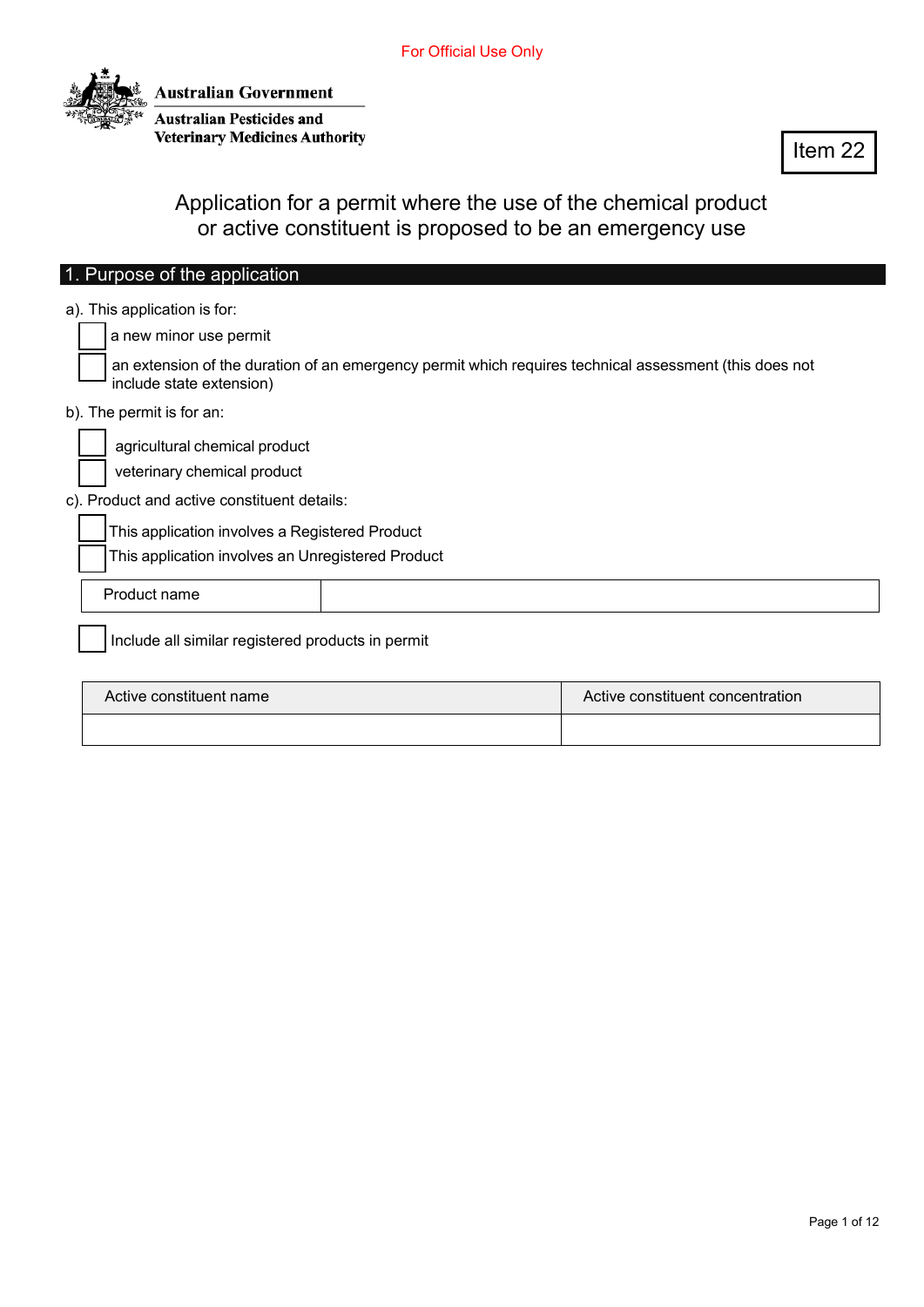| 2. Applicant contact details    |  |            |            |  |
|---------------------------------|--|------------|------------|--|
|                                 |  |            |            |  |
| Full name of applicant:         |  |            |            |  |
| Name of contact person:         |  |            |            |  |
| Position/title:                 |  |            |            |  |
| ACN/Overseas equivalent number: |  |            |            |  |
| Street address:                 |  |            |            |  |
| Postal address:                 |  |            |            |  |
| Email:                          |  | Telephone: | Facsimile: |  |

# 3. Authorised Agent details

| Authorised Agent (can be employee of the applicant) |            |            |
|-----------------------------------------------------|------------|------------|
| No Agent                                            |            |            |
| Full name of Agent (can be a company):              |            |            |
| Name of contact person in the company:              |            |            |
| Position/title:                                     |            |            |
| Postal address:                                     |            |            |
| Email:                                              | Telephone: | Facsimile: |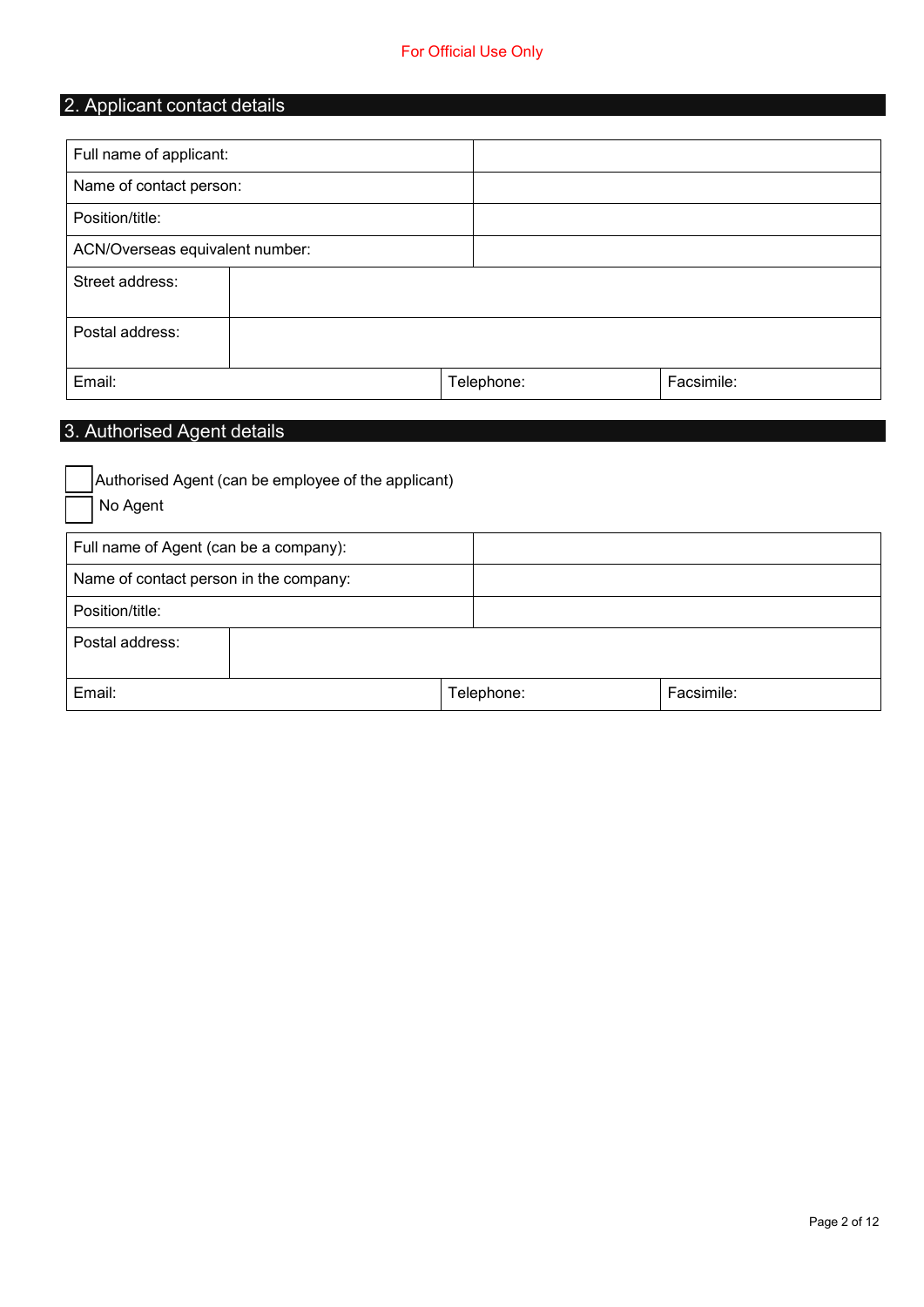### 4. Fit for Purpose Declaration

I declare that in accordance with paragraph 112(4)(b) of the Agvet Code, neither the:

the applicant for the permit (the Applicant); or

• any person who makes, or participates in making, decisions that affect the whole, or a substantial part, of the Applicant's affairs; or

• if the Applicant is a body corporate, a person who is a major interest holder of the body corporate

has, within the 10 years immediately before this application:

- been convicted of an offence against an agvet law; or
- been convicted of an offence against a law of this or another jurisdiction relating to chemical products; or

• been convicted of an offence against a law of the Commonwealth or a law of a State or Territory involving fraud or dishonesty; or

- been proven guilty of an offence include above where the court has not recorded a conviction; or
- been ordered to pay a pecuniary penalty for the contravention of an agvet penalty provision; or

• been ordered to pay a pecuniary penalty for the contravention of another law of this or another jurisdiction relating to chemical products; or

• been ordered to pay a pecuniary penalty for the contravention of a civil penalty provision of a law of the Commonwealth or a law of a state or territory involving fraud or dishonesty; or

held a permit that was cancelled under subsections 119(2) or section 119B of the Agvet Code or under a corresponding provision of the Agvet Code of another jurisdiction; or

• been a manager, or major interest holder, of a body corporate in respect of which any of the matters, noted above, applied in that 10 year period, if the conduct resulting in that matter occurred when the person was a manager or major interest holder of the body corporate.

I cannot make the above declaration in accordance with paragraph 112(4)(b) of the Agvet Code

## 5. Correspondence

Correspondence about this application is to be addressed to:

Applicant

Authorised Agent

Do you authorise the APVMA to communicate with the person chosen above electronically using the email provided?

Yes I I No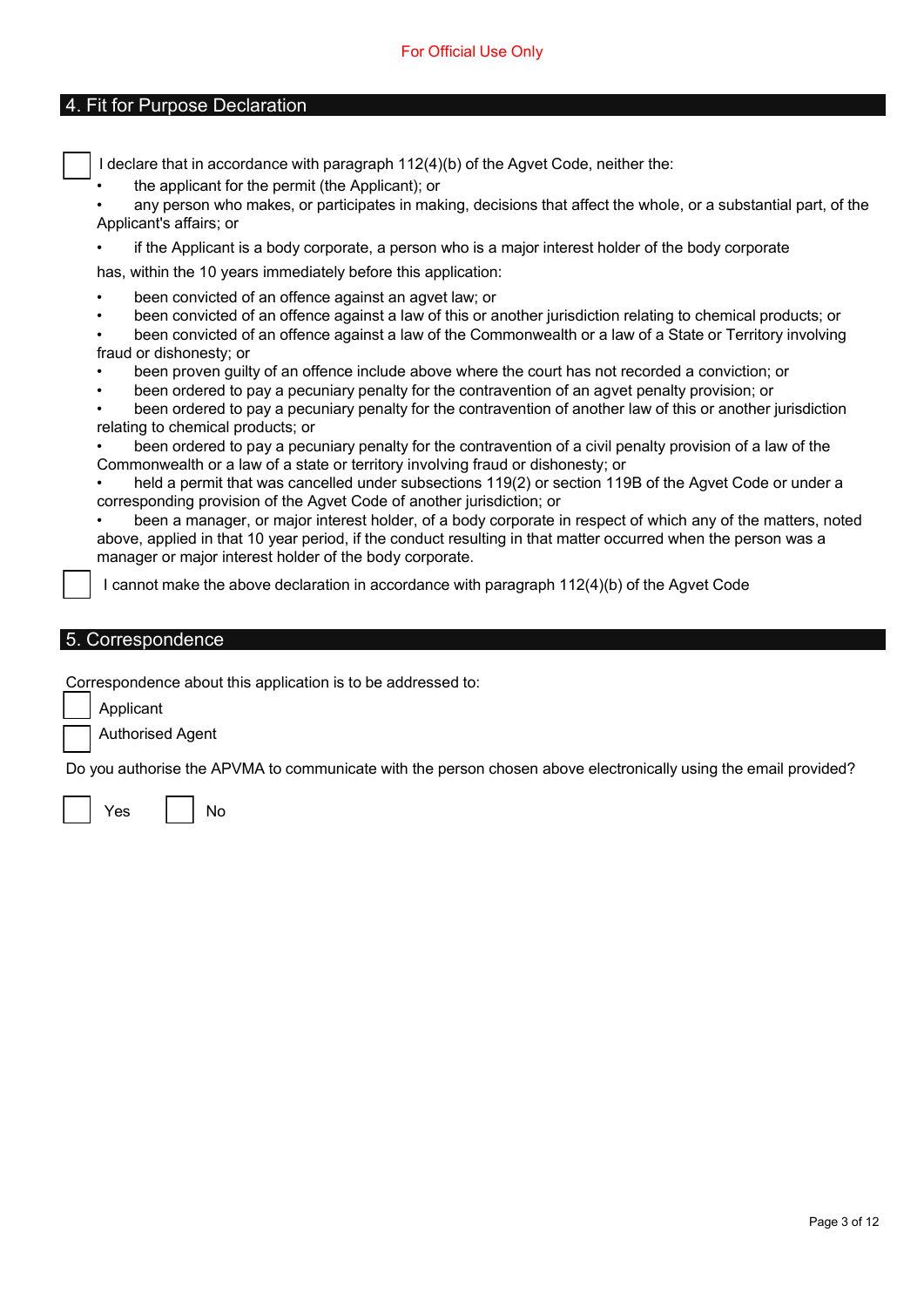## 6. Declaration

I have submitted the template(s) for the approved label.

I have submitted all related information online.

I have more information to be posted to APVMA within 7 days.

I declare that the information provided with this application is complete and correct.

Signature:

Date:

Giving false or misleading information is a serious offence and may lead to prosecution for an offence against **the Agricultural and Veterinary Chemicals Code.**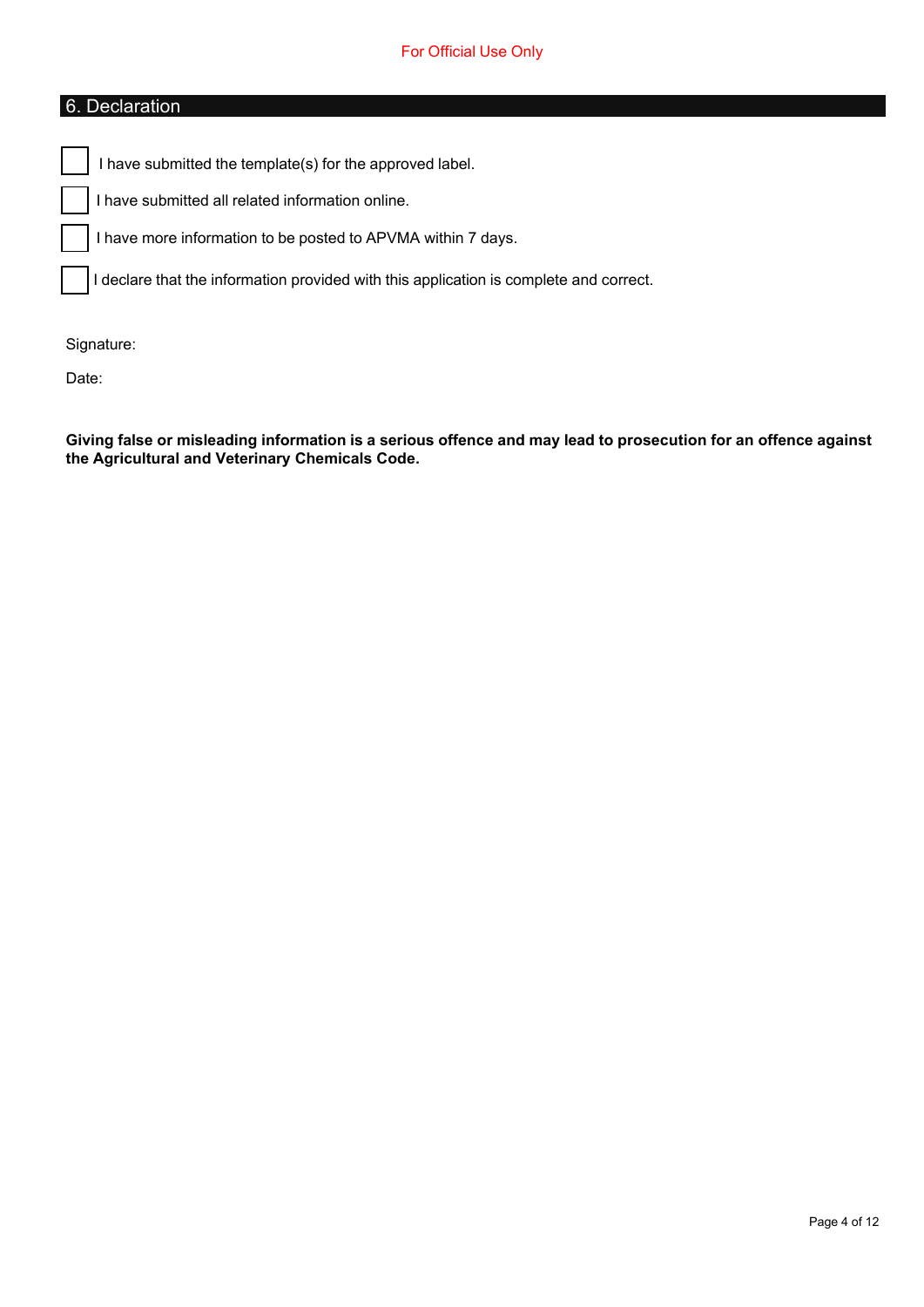# 7. General details

#### [Modules:](https://apvma.gov.au/taxonomy/term/17521)

Proposed duration of permit

| First date of proposed use                                                |                                                                                                    |
|---------------------------------------------------------------------------|----------------------------------------------------------------------------------------------------|
| Annual timing of use<br>(i.e. from Sep to Mar or ongoing throughout year) |                                                                                                    |
| Proposed permit duration<br>$(i.e. 1, 2, 5, 10 \text{ years or ongoing})$ |                                                                                                    |
| Location of proposed use                                                  |                                                                                                    |
| Locations                                                                 | <b>TAS</b><br><b>ACT</b><br><b>VIC</b><br><b>NSW</b><br><b>WA</b><br><b>NT</b><br>QLD<br><b>SA</b> |
| Specific locations                                                        |                                                                                                    |

## Persons to be covered by the permit

| Persons | 'All persons' (includes everyone - i.e. no restrictions)<br>A specific group |
|---------|------------------------------------------------------------------------------|
|         | One or more nominated individuals                                            |

### Scale of use

| ' Estimated or proposed scale of use                |  |
|-----------------------------------------------------|--|
| (area, tonnage, number of trees, number of animals, |  |
| number of doses etc.)                               |  |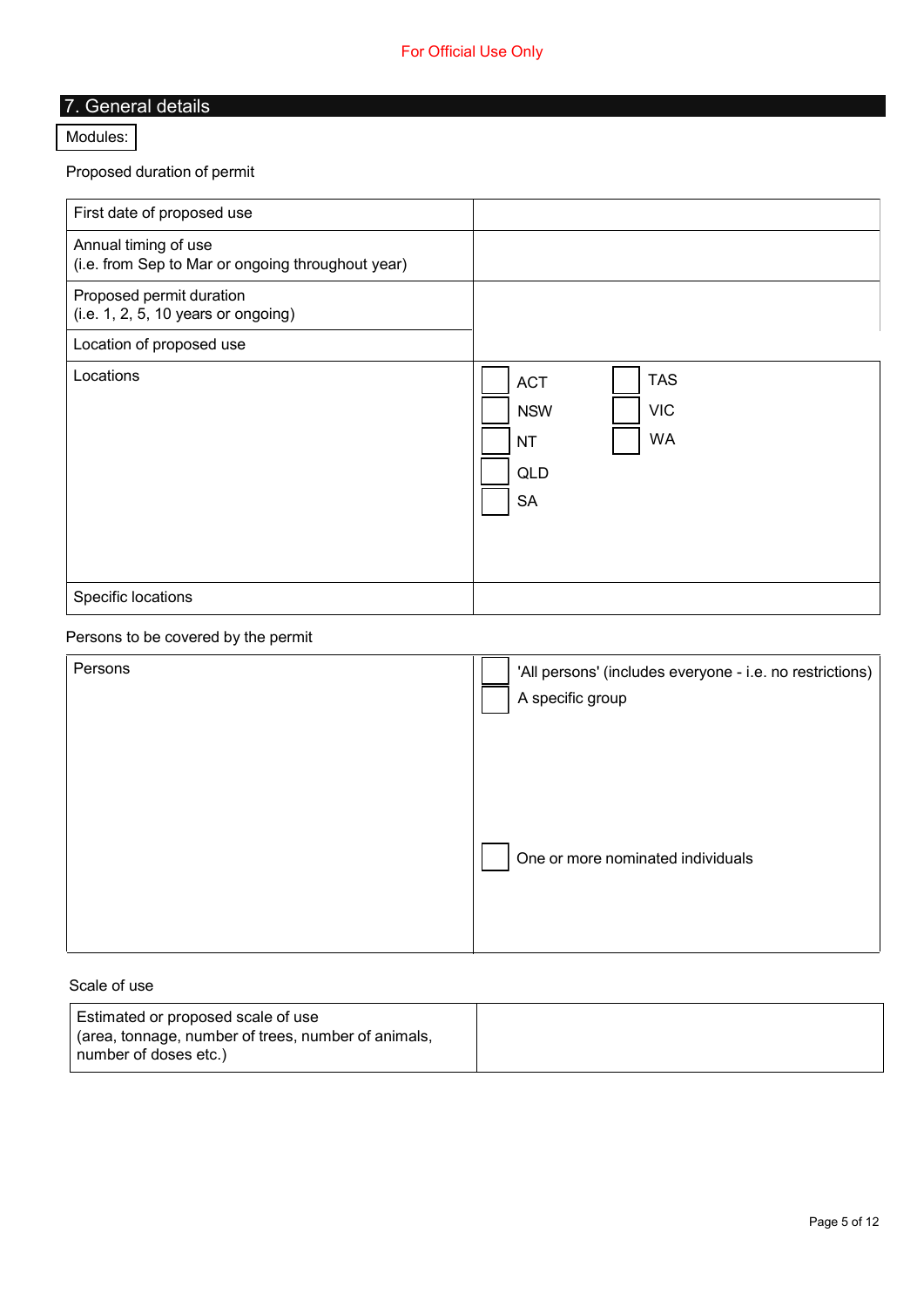## For Official Use Only

# 8. Proposed Use

| Target crop or situation (1)                                                      |                                                                       | Pasture<br>Crop<br>Situation |
|-----------------------------------------------------------------------------------|-----------------------------------------------------------------------|------------------------------|
| Target disease, pest                                                              | Common name                                                           |                              |
| or purpose                                                                        | Scientific name                                                       |                              |
| Application rate<br>(e.g. 100mL or 100g product / 100L and/or<br>1L or 1kg/ha)    |                                                                       |                              |
| Spray volume<br>(e.g. 500L/ha)                                                    |                                                                       |                              |
| Addition of wetter                                                                | (e.g. plus 200mL/100L - please specify wetter)                        |                              |
| Timing of application/growth stage<br>(e.g. apply at budburst, blossom boom etc)  |                                                                       |                              |
| Maximum number of applications                                                    |                                                                       |                              |
| Minimum re-treatment interval<br>(days) between consecutive applications          |                                                                       |                              |
| Application method<br>(e.g. foliar, drench, in-furrow, aerial)                    |                                                                       |                              |
| Application equipment<br>(e.g. knapsack, air-blast sprayer, boomspray)            |                                                                       |                              |
| Proposed withholding<br>periods (food and/or<br>livestock feed crops<br>only)     | Number of days<br>or weeks between<br>last application and<br>harvest |                              |
|                                                                                   | Grazing and cutting<br>for livestock                                  |                              |
| Any special precautions/critical use<br>comments                                  |                                                                       |                              |
| Is the chemical product intended to be<br>applied to a genetically modified crop? |                                                                       | No<br>Yes                    |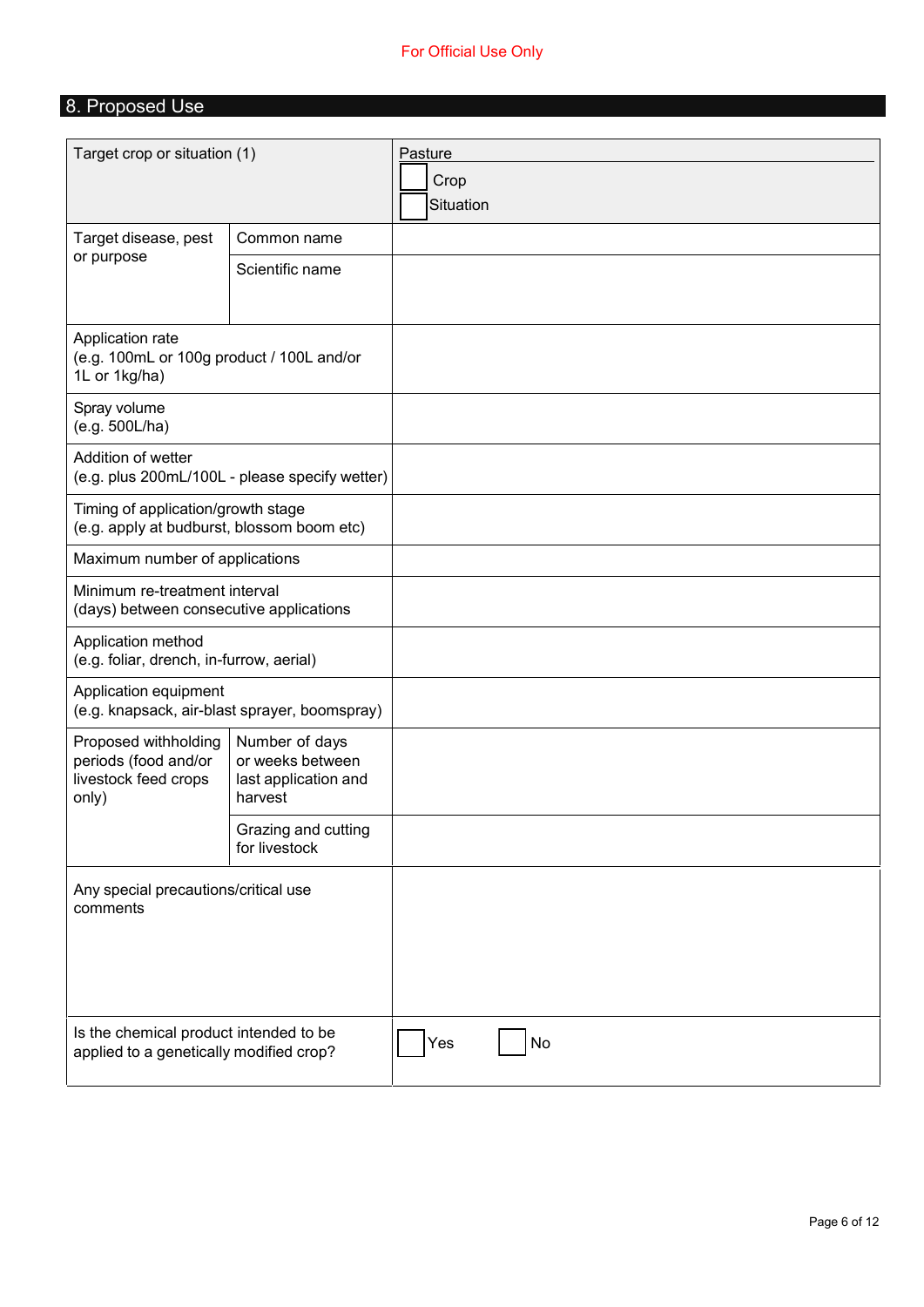| 9. Justification for the proposed use                                                                             |
|-------------------------------------------------------------------------------------------------------------------|
|                                                                                                                   |
| a). Provide reasons as how the proposed use qualifies as an emergency use:                                        |
|                                                                                                                   |
|                                                                                                                   |
|                                                                                                                   |
|                                                                                                                   |
|                                                                                                                   |
|                                                                                                                   |
|                                                                                                                   |
|                                                                                                                   |
| b). Are any products currently registered or approved for the proposed use?                                       |
| Yes<br>No                                                                                                         |
| Provide justification for why the proposed use should be considered instead of the currently registered products: |
|                                                                                                                   |
|                                                                                                                   |
|                                                                                                                   |
|                                                                                                                   |
|                                                                                                                   |
|                                                                                                                   |
|                                                                                                                   |
|                                                                                                                   |
|                                                                                                                   |
|                                                                                                                   |
| c). Has an application been made to register the product?                                                         |
| No<br>Yes                                                                                                         |
|                                                                                                                   |
| Provide the reasons as to why no application has been made:                                                       |
|                                                                                                                   |
|                                                                                                                   |
|                                                                                                                   |
|                                                                                                                   |
|                                                                                                                   |
|                                                                                                                   |
|                                                                                                                   |

## 10. Formulation details (for unregistered products only)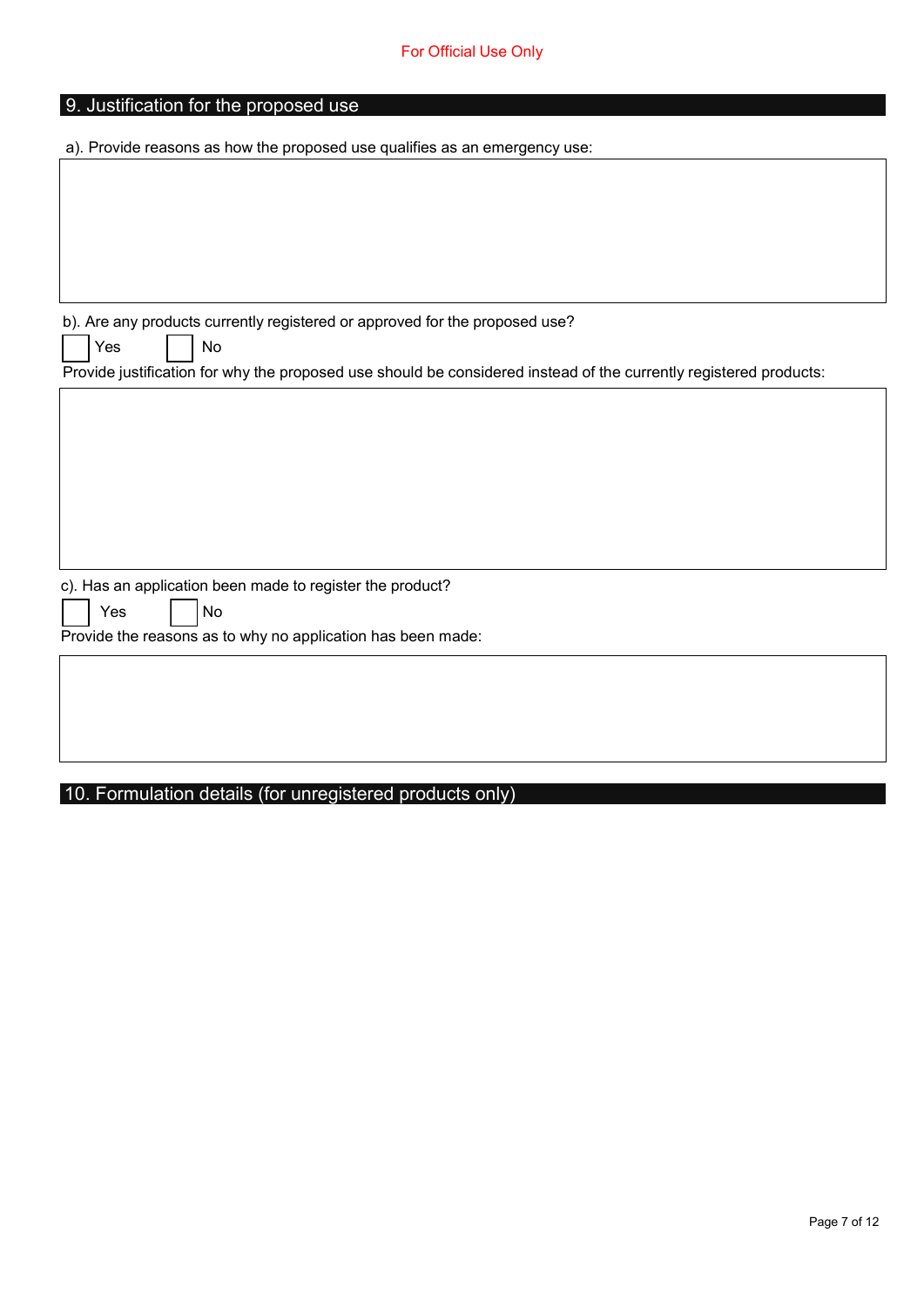11. Active constituent details (for unregistered products only)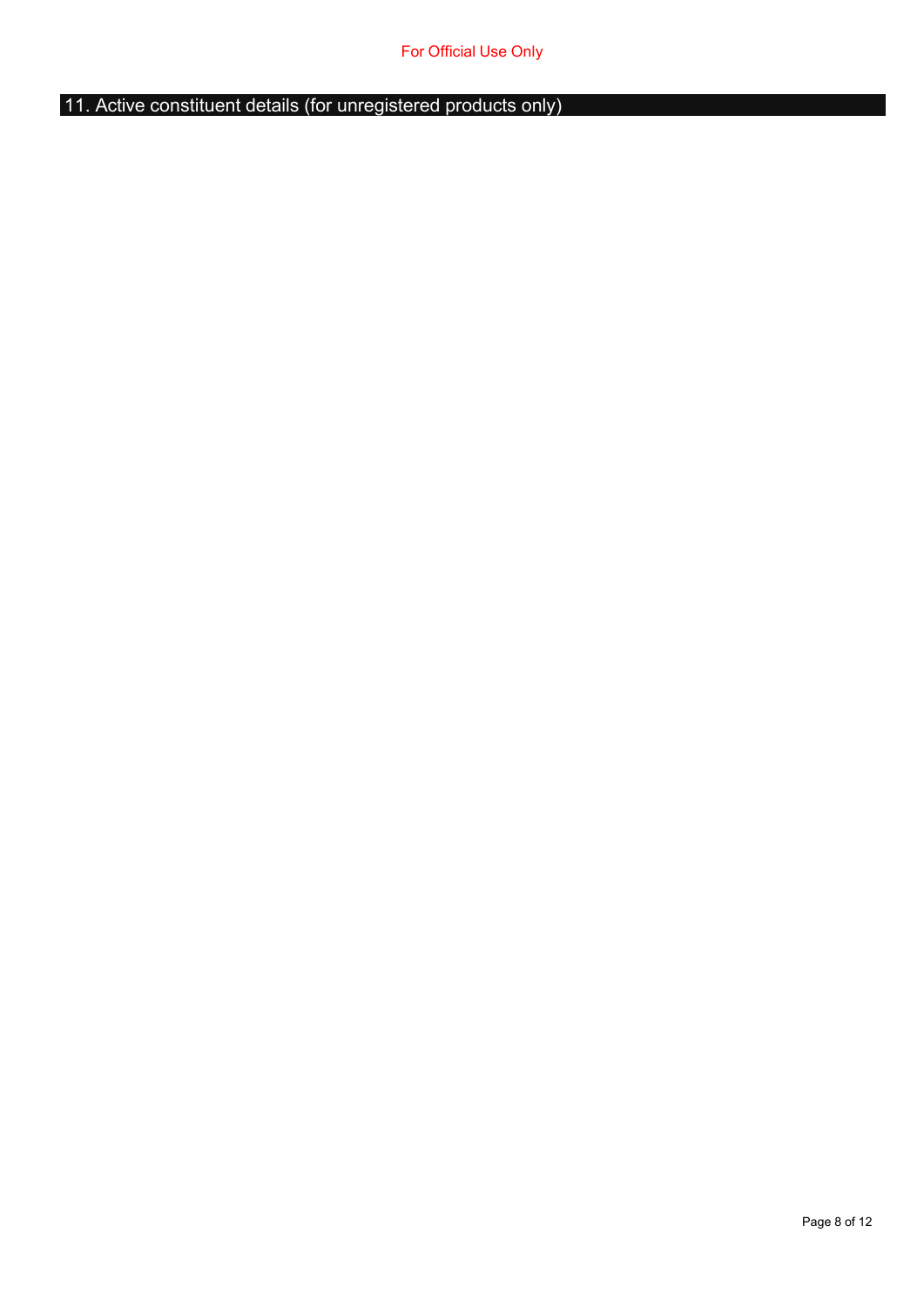## 12. Manufacturer details (for unregistered products only)

### 13. Manufacturers of active constituents (immunobiological products) (for unregistered products only)

## 14. Active constituent manufacturer details (for unregistered products only)

# 15. Overseas registration

| Are you aware if this pattern is registered overseas?<br>Yes<br>No                                      |
|---------------------------------------------------------------------------------------------------------|
| Please name the country (or countries) and provide a copy of label and assessment report, if available. |
| Label file name:<br>Assessment report file name:                                                        |
| 16. Registered Product Holder/Manufacturer Support of product in Australia                              |
| Have you contacted the Registered Product Holder/Manufacturer for support of this use?<br>Yes<br>No     |
| 17. Importation details (for unregistered products only)                                                |
| 18. Product supplier details (for unregistered products only)                                           |
| 19. Container and net content details (for unregistered products only)                                  |
| 20. Storage stability details (for unregistered products only)                                          |

## 21. Executive summary

Describe the purpose of the application.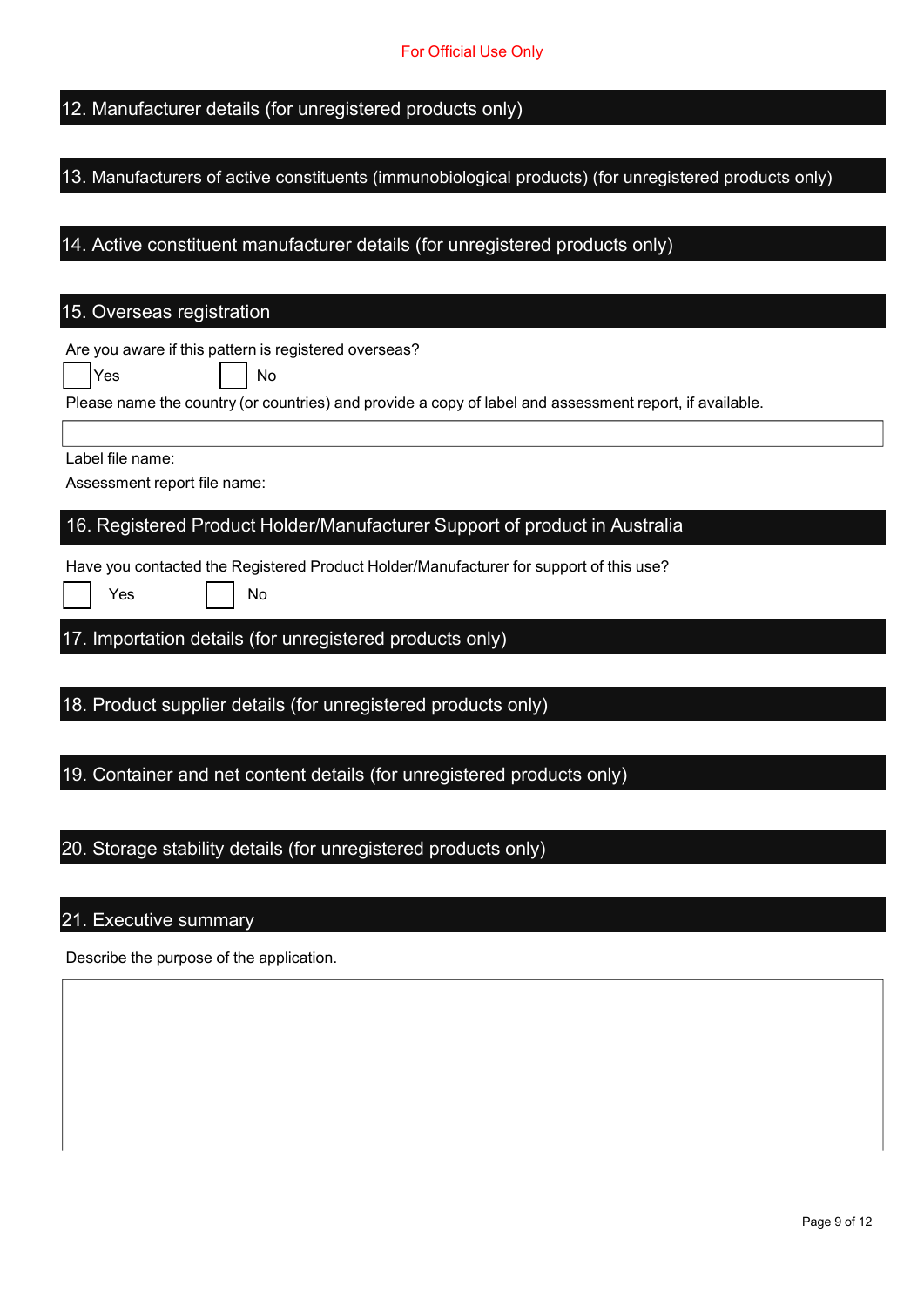#### 22. Chemistry and Manufacture

|  |  | Have you provided a separate Chemistry and Manufacture data package? |  |
|--|--|----------------------------------------------------------------------|--|
|--|--|----------------------------------------------------------------------|--|

|--|

No, the proposed product is registered and is supplied in an approved container

No, justify why a separate Chemistry and Manufacture data package has not been provided:

|  |  | 23(a). Toxicology |
|--|--|-------------------|
|  |  |                   |

Have you provided a separate Toxicology data package?

| <b>Yes</b>                                                                                 |
|--------------------------------------------------------------------------------------------|
| No, the proposed product is registered or contains a currently approved active constituent |

No, justify why a separate Toxicology data package has not been provided

#### 23(b). Poisons Scheduling

Have you provided a separate scheduling data package?

Yes

No, the proposed label is consistent with the current Poisons Schedule and the use pattern will not result

in additional risk to users

No, justify why this data package has not been provided

### 24. Metabolism and Kinetics

Have you provided a separate Metabolism and Kinetics data package?

| <b>IYes</b> | No |
|-------------|----|
|             |    |

Justify why a separate Metabolism and Kinetics data package has not been provided:

#### 25(a). Residues safety criteria

Have you provided a separate Residues data package?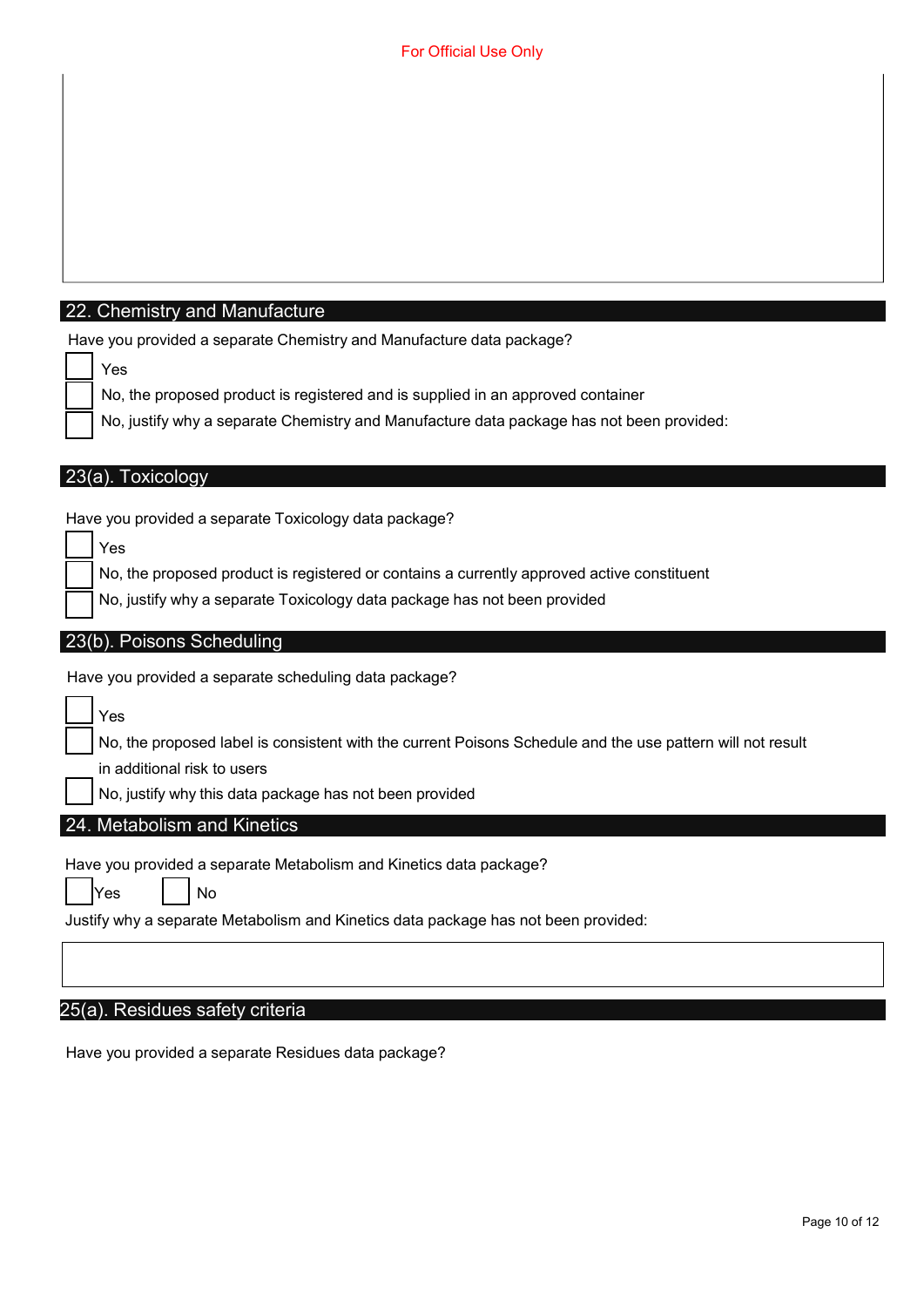### For Official Use Only

| Yes<br>No, food, processed commodities, by-products or animal feed will not be available for consumption by humans<br>or animals<br>No, food, processed commodities, by-products or animal feed may be available for consumption, however,<br>current maximum residue limits (MRLs) are appropriate or the use is exempt from the requirements of an MRL<br>No, justify why a separate Residues data package has not been provided:<br>25(b). Trade criteria |
|--------------------------------------------------------------------------------------------------------------------------------------------------------------------------------------------------------------------------------------------------------------------------------------------------------------------------------------------------------------------------------------------------------------------------------------------------------------|
| Have you provided a separate Trade data package?<br>Yes<br>No, food or stockfeed commodities derived from treated crops, animals or other situations will not be made<br>available for export or sold into a market where export may occur<br>No, justify why a separate Trade data package has not been provided:                                                                                                                                           |
| 26. Work Health and Safety criteria<br>Have you provided a separate Work Health and Safety data package?<br>Yes<br>No, the product is registered or the proposed use pattern will not change the currently approved user safety/re-<br>entry or handling directions<br>No, justify why a separate Work Health and Safety data package has not been provided:                                                                                                 |
| 27. Environmental Safety criteria<br>Have you provided a separate Environmental Safety data package?<br>Yes<br>No, the proposed use pattern is equivalent to currently registered products in terms of risks to the environment<br>No, justify why a separate Environmental Safety data package has not been provided:                                                                                                                                       |
| 28. Target Animal/Crop Safety<br>Have you provided a separate Target Animal/Crop Safety data package?<br>No<br>Yes<br>Justify why a separate Target Animal/Crop Safety data package should not be required:                                                                                                                                                                                                                                                  |
| 29. Efficacy criteria<br>Have you provided a separate Efficacy data package?<br>Yes<br>No, justify why a separate Efficacy data package has not been provided:                                                                                                                                                                                                                                                                                               |